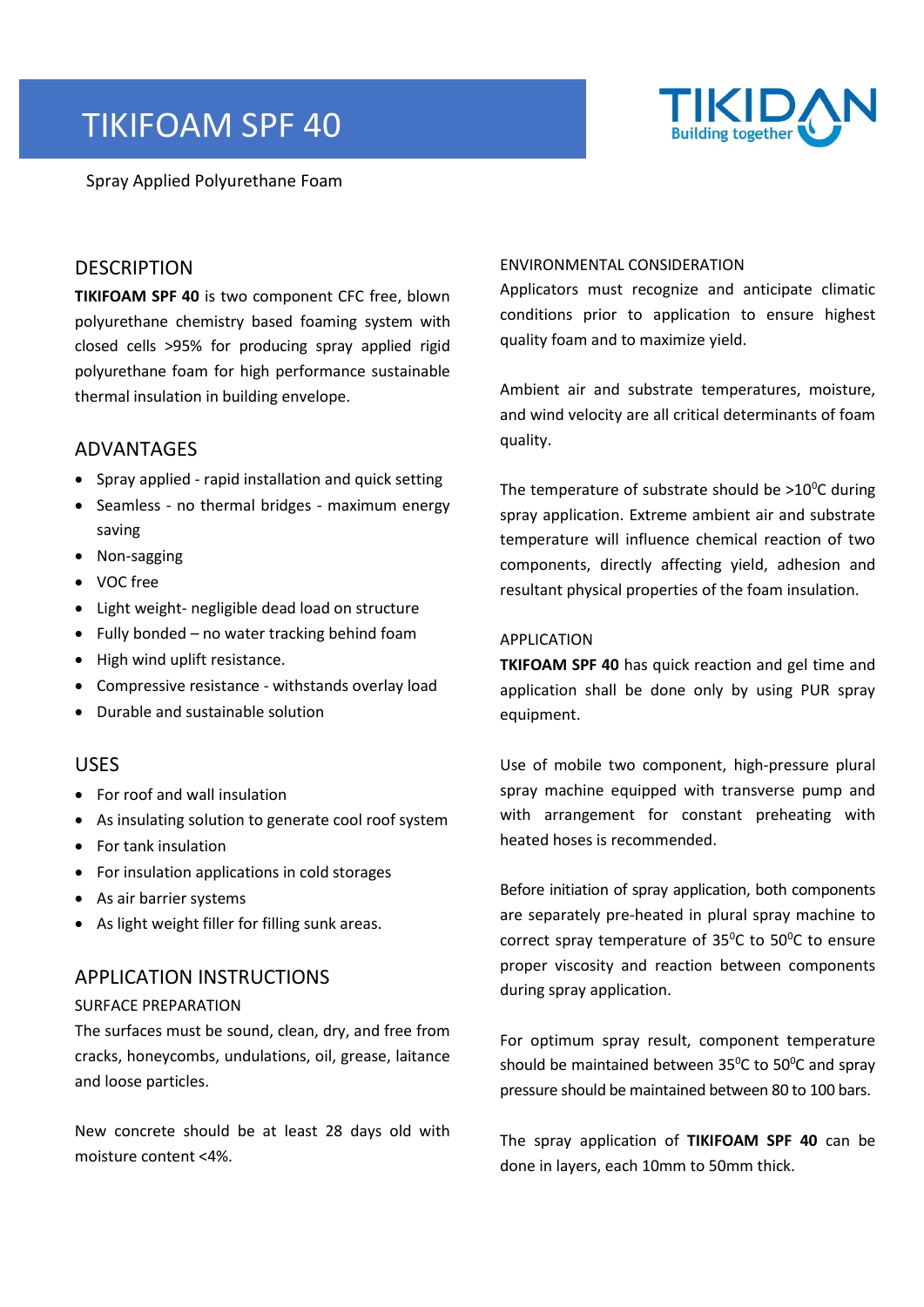

## APPLICATION DATA

| <b>Properties</b>                         | <b>Values</b>    |  |
|-------------------------------------------|------------------|--|
| Stirring Time $@23$ <sup>o</sup> C        | 4 Seconds        |  |
| Cream Time @23 <sup>0</sup> C             | 2 to 4 Seconds   |  |
| Gel Time (String Time) @23 <sup>0</sup> C | 12 to 14 Seconds |  |
| Tack Free Time @23 <sup>0</sup> C         | 15 to 18 Seconds |  |
| Mixing Ratio, by Weight                   |                  |  |
| Component A:Component B                   | 100:109          |  |
|                                           |                  |  |

#### SPECIAL CARE DURING & POST APPLICATION

- Thickness per pass must be determined as per site condition.
- The applied foam must be covered with suitable top coat within 7 days of application to avoid U.V degradation.
- Thermal conductivity may change if exposed for more than 7 days due to escape of blowing agent.
- Skin of the layers must be protected to avoid opening of cells.

### COVERAGE\*\*

To achieve average 50mm thickness on  $1m^2$  area, 2.3 Kg. of mixed **TIKIFOAM SPF-40** would be required. Consider 15% to 30% extra consumption for overspray and air-borne wastage in windy environment.

\*\*Coverage is approximate and it depends upon the site conditions and surface porosity at the time of application.

## **SUPPLY**

**TIKIFOAM SPF 40** is supplied as two-component system. Part A (Polyol) is packaged in 200 kg Bluecolour drum and Part B (ISO) is packaged in 250 kg Red-colour drum.

## STORAGE

**TIKIFOAM SPF 40** components must be stored between  $15^{\circ}$ C to  $30^{\circ}$ C. Store in a dry and cool place under the shed and protect from extremes of temperature, heat, direct sunlight.

## SHELF LIFE

Shelf life is 6 months when stored as above and in original packing. Failure to comply with the recommended storage conditions may result in premature deterioration of the product or packaging.

## SAFETY PRECAUTIONS

As with all chemical products, care should be taken during use and storage of **TIKIFOAM SPF 40** to avoid contact with eyes, mouth, skin, and foodstuffs until product is fully cured/dried.